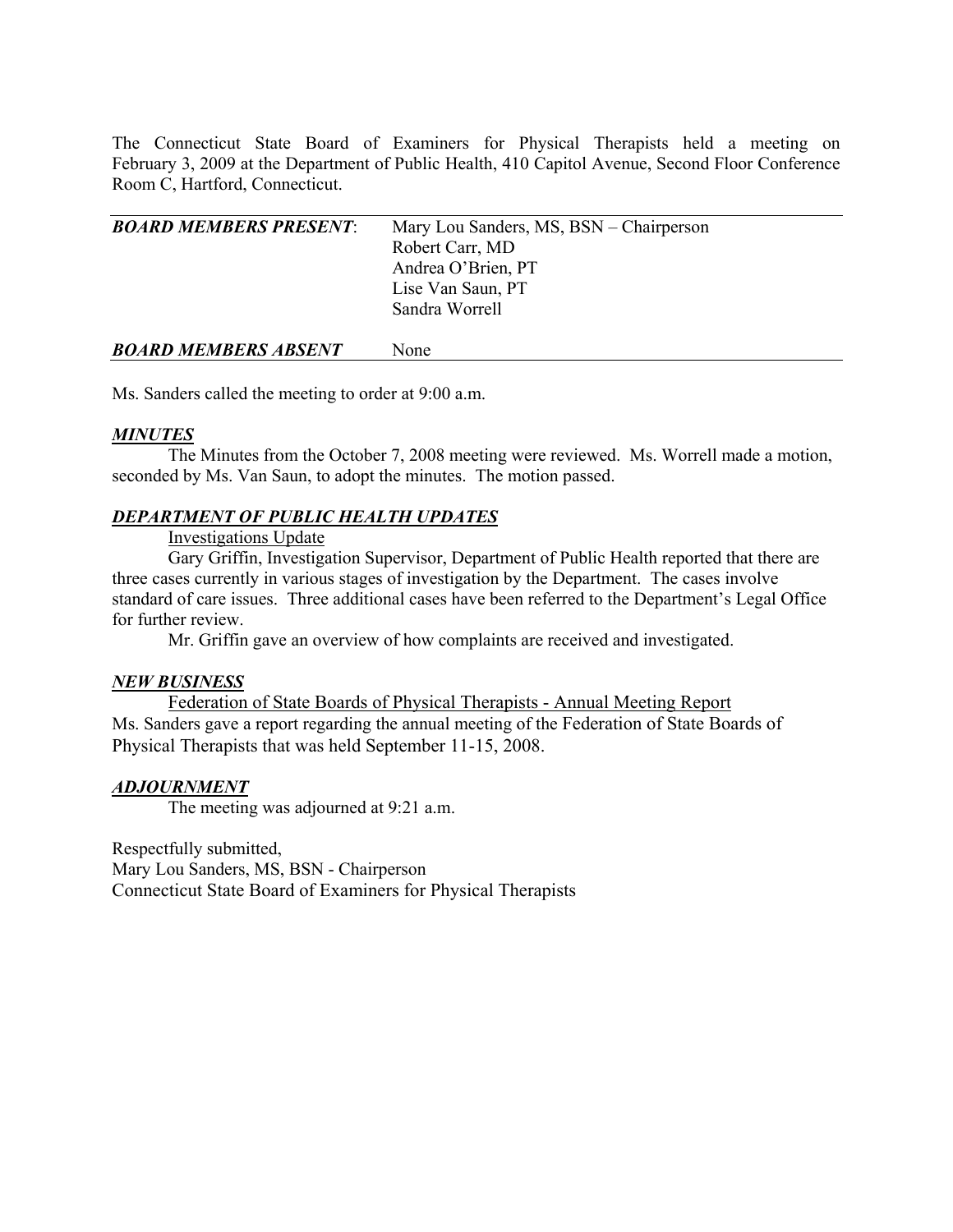The Connecticut State Board of Examiners for Physical Therapists held a meeting on February 10, 2009 at the Department of Public Health, 410 Capitol Avenue, Second Floor Conference Room C, Hartford, Connecticut.

| <b>BOARD MEMBERS PRESENT:</b> | Andrea O'Brien, PT<br>Lise Van Saun, PT<br>Sandra Worrell            |
|-------------------------------|----------------------------------------------------------------------|
| <b>BOARD MEMBERS ABSENT</b>   | Mary Lou Sanders, MS, BSN – Chairperson – Recused<br>Robert Carr, MD |

The meeting was called to order at 8:45 a.m.

#### **NEW BUSINESS**

Sharon Weiselfish-Giammatteo, P.T. - Petition No. 2005-0104-014-001 The Board discussed respondent's motion to dismiss with Assistant Attorney General Kerry Colson. Ms. Worrell made a motion, seconded by Ms. Van Saun, to deny respondent's motion to dismiss. The motion passed unanimously.

### **ADJOURNMENT**

The meeting was adjourned at 8:55 a.m.

Respectfully submitted, Andrea O'Brien, PT Connecticut State Board of Examiners for Physical Therapists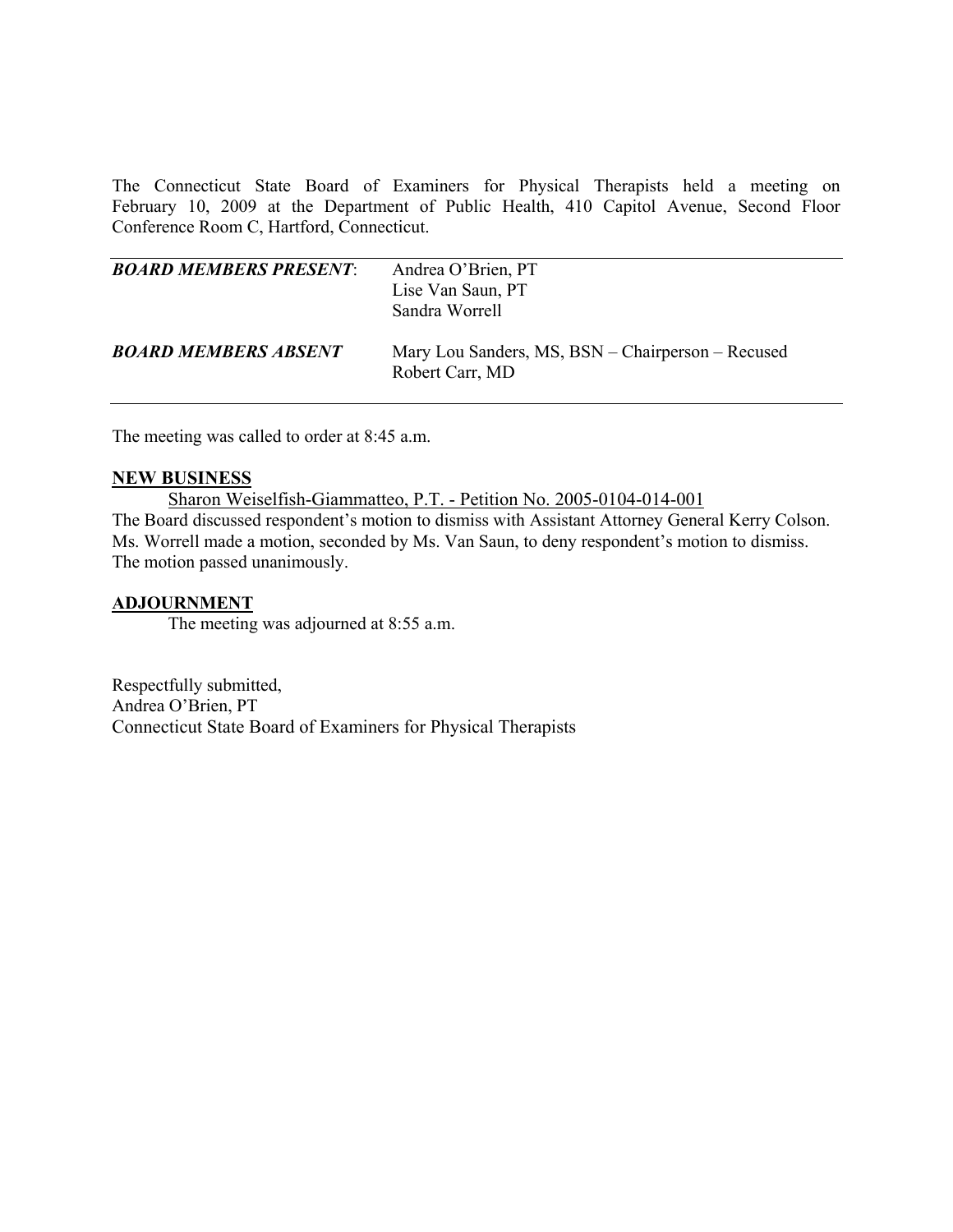*The following minutes are draft minutes which are subject to revision and which have not yet been adopted by the Board.* 

The Connecticut State Board of Examiners for Physical Therapists held a meeting on June 2, 2009 at the Department of Public Health, 410 Capitol Avenue, Second Floor Conference Room F, Hartford, Connecticut.

| <b>BOARD MEMBERS PRESENT:</b> | Mary Lou Sanders, MS, BSN – Chairperson |
|-------------------------------|-----------------------------------------|
|                               | Robert Carr, MD                         |
|                               | Andrea O'Brien, PT                      |
|                               | Lise Van Saun, PT                       |
|                               | Sandra Worrell                          |
|                               |                                         |

### *BOARD MEMBERS ABSENT* None

Ms. Sanders called the meeting to order at 9:01 a.m.

### **MINUTES**

The Minutes from the February 3, 2009 and February 10, 2009 meetings were reviewed. Dr. Carr made a motion, seconded by Ms. Van Saun, to adopt the minutes. The motion passed.

## **DEPARTMENT OF PUBLIC HEALTH UPDATES**

Jennifer Filippone, Section Chief, Department of Public Health reported that the 2009 annual meeting of the Federation of State Boards of Physical Therapy (FSBPT) will be held October 1-4, 2009 in San Diego, California. Whoever will be attending this meeting should notify Ms. Filippone who in turn will notify the FSBPT.

## *Ms. Worrell arrived at 9:08 a.m.*

### Investigations Update

Gary Griffin, Investigation Supervisor, Department of Public Health reported that there are three cases currently in various stages of investigation by the Department. Three additional cases have been referred to the Department's Legal Office for further review.

### **NEW BUSINESS**

A. License Reinstatement Review – Erin Bartolotta, PT

Frank Manna, Department of Public Health, presented a reinstatement application for Erin Bartolotta. The Board suggested that a clinical skills evaluation and/or course may be necessary in this matter prior to reinstatement. Additional information is need from the applicant before a decision can be reached. The DPH will be bring this application back to the September 2009 meeting for further review.

B. Health Assistance interVention Education Network for

Connecticut Health Professionals – (HAVEN)

Maureen Dinnan, Executive Director provided the annual update regarding the Haven Program.

### *ADJOURNMENT*

The meeting was adjourned at 9:25 a.m.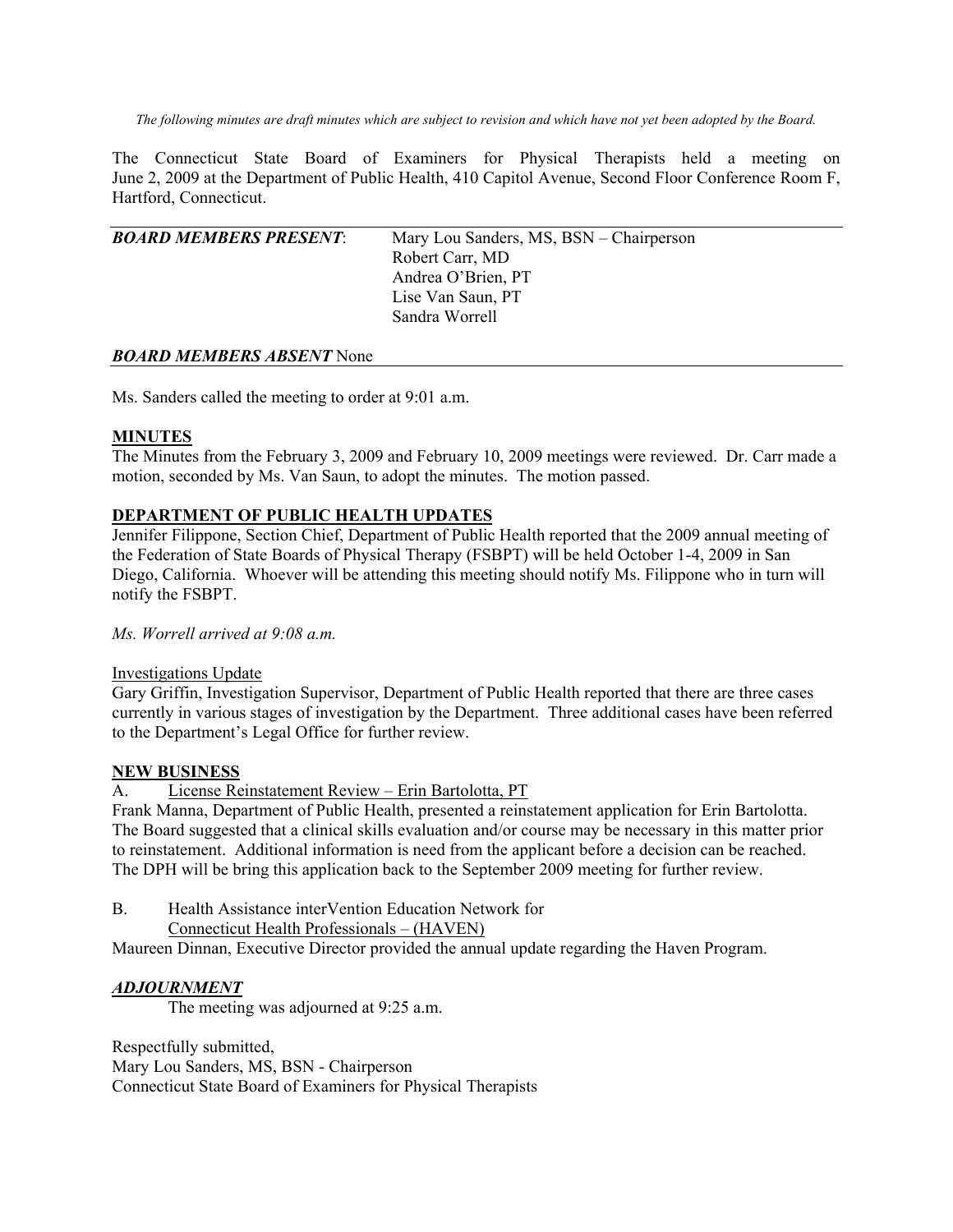The Connecticut State Board of Examiners for Physical Therapists held a meeting on September 22, 2009 at the Department of Public Health, 410 Capitol Avenue, Second Floor Conference Room F, Hartford, Connecticut.

| <b>BOARD MEMBERS PRESENT:</b> | Mary Lou Sanders, MS, BSN – Chairperson – via telephone |
|-------------------------------|---------------------------------------------------------|
|                               | Robert Carr, $MD - via$ telephone                       |
|                               | Andrea O'Brien, $PT - via$ telephone                    |
|                               | Lise Van Saun, $PT - via$ telephone                     |
|                               | Sandra Worrell – via telephone                          |
|                               |                                                         |
|                               |                                                         |

*BOARD MEMBERS ABSENT* None

Ms. Sanders called the meeting to order at 9:04 a.m.

# **MINUTES**

Ms. Van Saun made a motion, seconded by Ms. Worrell to table approval of the minutes to the November 3, 2009 meeting. The motion passed.

# **DEPARTMENT OF PUBLIC HEALTH UPDATES**

Investigations Update

Gary Griffin, Investigation Supervisor, Department of Public Health reported that there are three cases currently in various stages of investigation by the Department.

# *ADDITIONAL BUSINESS*

Ms. Sanders will be attending the annual meeting of the Federation of State Boards of Physical Therapy on October 1-4, 2009 in San Diego.

# *ADJOURNMENT*

The meeting was adjourned at 9:15 a.m.